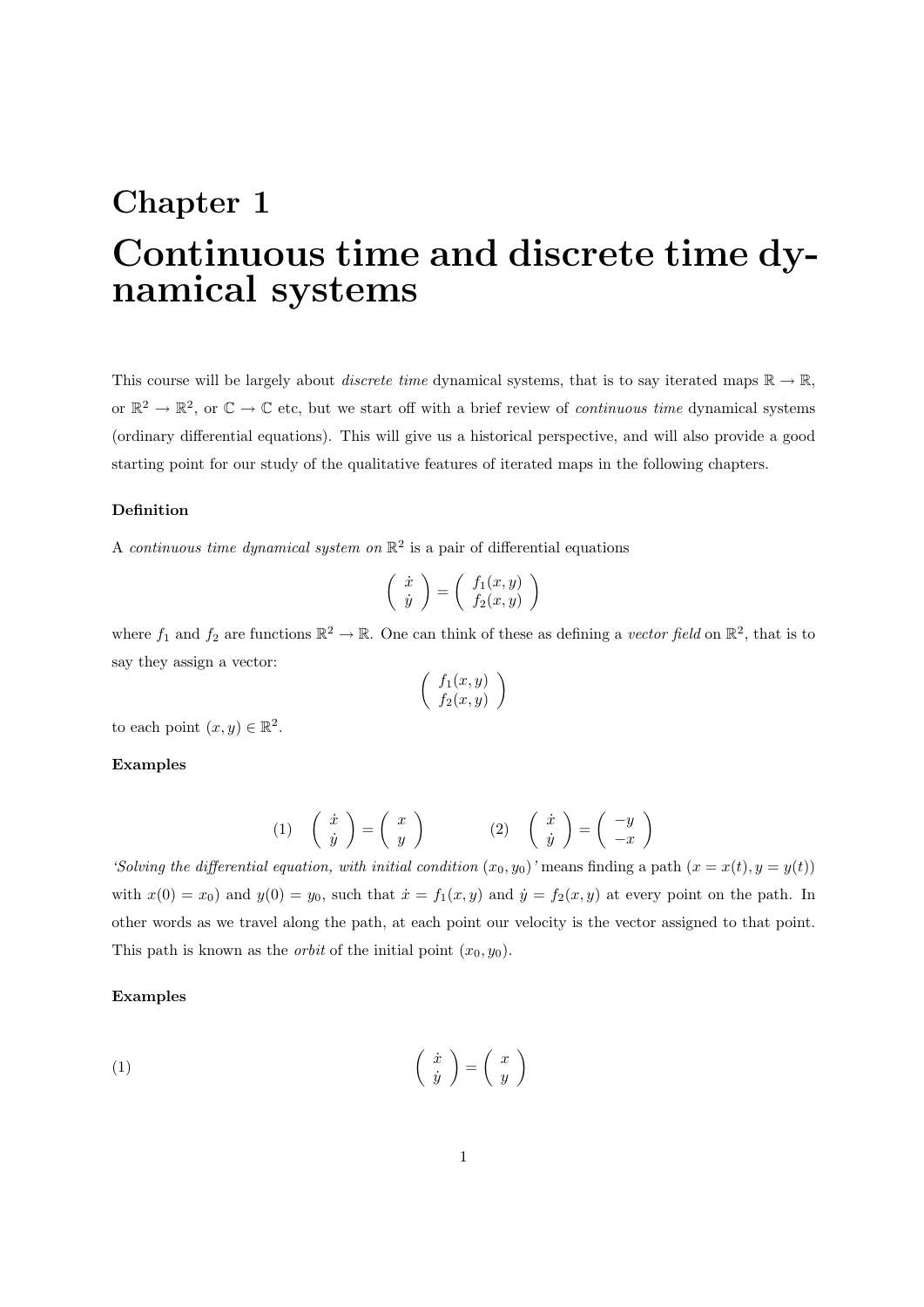with initial condition  $(x_0, y_0) \neq (0, 0)$  has solution:

$$
\left(\begin{array}{c}\n\dot{x} \\
\dot{y}\n\end{array}\right) = \left(\begin{array}{c}\nx_0 e^t \\
y_0 e^t\n\end{array}\right)
$$

And

$$
\begin{pmatrix} \dot{x} \\ \dot{y} \end{pmatrix} = \begin{pmatrix} -y \\ -x \end{pmatrix}
$$

with initial condition  $(x_0, y_0) \neq (0, 0)$  has solution:

$$
\left(\begin{array}{c}\dot{x} \\ \dot{y}\end{array}\right) = \left(\begin{array}{c}r\cos(t+\alpha) \\ r\sin(t+\alpha)\end{array}\right)
$$

where  $r = \sqrt{x_0^2 + y_0^2}$  and  $\alpha = \arctan(y_0/x_0)$ .

## Theorem (Existence and uniqueness of solutions of differential equations)

- Let  $\mathbf{f} : \mathbb{R}^n \to \mathbb{R}^n$  and  $\mathbf{x_0}$  be such that:
- (i) f is differentiable at x and  $\partial f/\partial x$  is continuous at x for all  $x \in \mathbb{R}^n$ , and
- (*ii*)  $f(x_0) \neq 0$ .

Then the equation  $\dot{\mathbf{x}}(t) = \mathbf{f}(\mathbf{x})$  has a unique solution  $\mathbf{x}(t)$  with initial condition  $\mathbf{x}_0$ , on some interval  $t \in [0, T]$  with  $T > 0$ .

This is a key theorem of 19th century analysis. We are not going to prove it, but it is important to understand why it is true, which is that one can 'join up the arrows of a vector field to make a path'. Note that we need  $f(x_0) \neq 0$  since we need to know in what direction to start our path. Also note that in general we cannot say how large T is, because if we reach a point  $\mathbf x$  where  $\mathbf f(\mathbf x) = \mathbf 0$  we no longer have a unique direction in which to continue our path.

In practice we shall be interested in *qualitative* features of dynamical systems, rather than analytic formulae for solutions. By drawing 'phase portraits' of some examples we can see such features.

$$
(i) \qquad \qquad \left(\begin{array}{c} \dot{x} \\ \dot{y} \end{array}\right) = \left(\begin{array}{c} x \\ y \end{array}\right)
$$

has a repelling fixed point at  $(0,0)$  since all the vectors in the vector field point directly away from this point.

$$
(ii) \qquad \qquad \left(\begin{array}{c} \dot{x} \\ \dot{y} \end{array}\right) = \left(\begin{array}{c} -x \\ -y \end{array}\right)
$$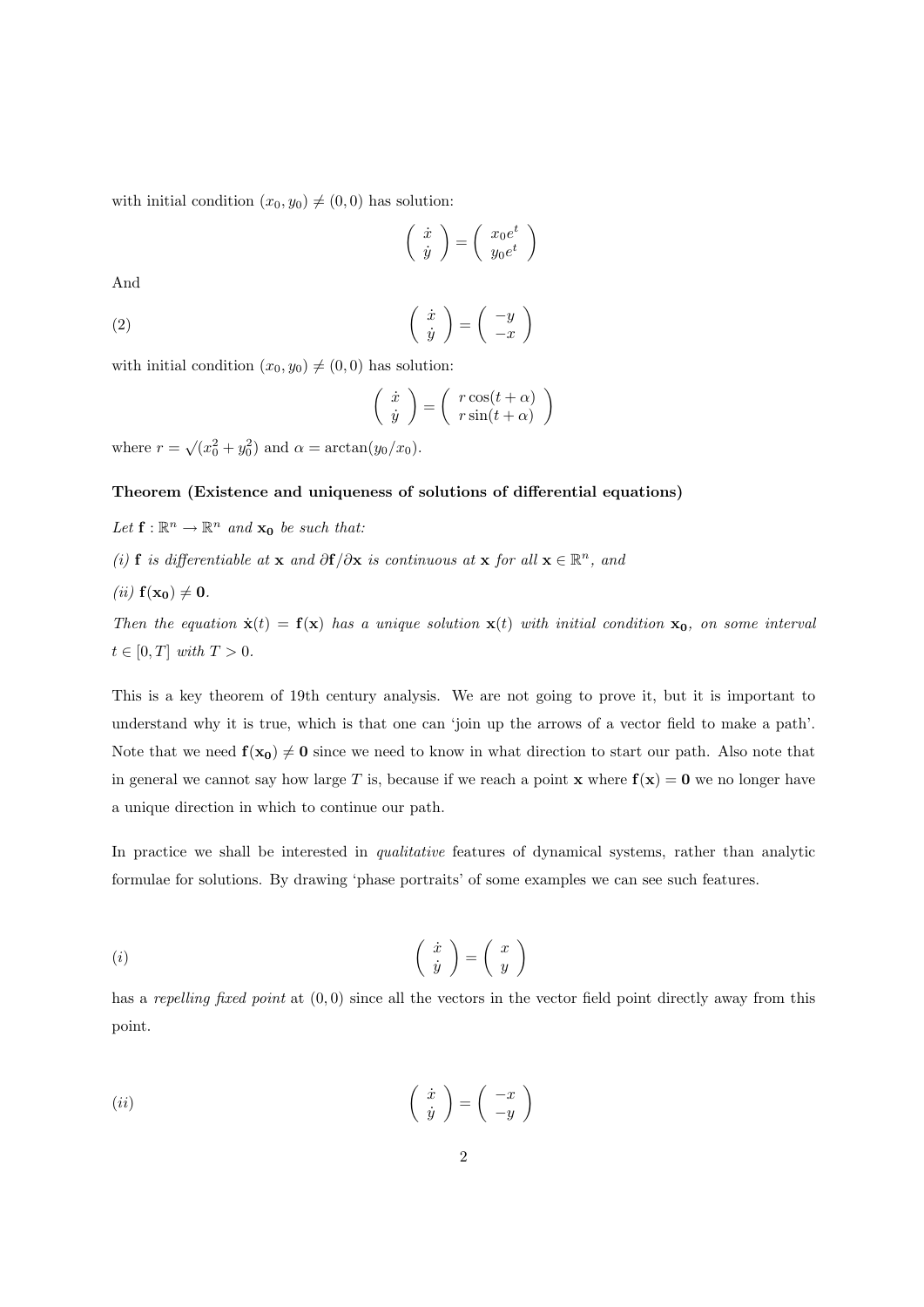has an *attracting fixed point* at  $(0, 0)$ .

$$
(iii)\qquad \qquad \left(\begin{array}{c} \dot{x} \\ \dot{y} \end{array}\right) = \left(\begin{array}{c} -y \\ x \end{array}\right)
$$

has a neutral fixed point at  $(0, 0)$  as the orbits of the system are circles centred at this point.

(iv) The system  $r = r(1 - r)$ ,  $\dot{\theta} = 1$  (in polar coordinates) has a repelling fixed point at (0,0), and the unit circle is an attracting cycle.

For continuous time dynamical systems in the plane there can be fixed points which are attracting, repelling or neutral, and there can be cycles of each of these three types. But the situation is much more complicated for continuous time dynamical systems in  $\mathbb{R}^3$ . Here we can see *strange attractors*.

## The Lorenz equations

These are equations devised by Edward Lorenz in his 1963 model for atmospheric convection (his parameters  $(x, y, z)$  are not space co-ordinates):

$$
\dot{x} = \sigma(y - x)
$$

$$
\dot{y} = rx - y - xz
$$

$$
\dot{z} = -bz + xy
$$

 $\sigma = 10, b = 8/3, r = 28$  were Lorenz's original parameter values. He ran the same computer program several times with almost the same initial conditions and found totally different long-term behaviour. The system has a 'strange attractor' which exhibits 'sensitive dependence on initial conditions'. This is an example of the so-called 'butterfly effect'. It is virtually impossible to give detailed weather forecasts more than a few days ahead as we can never know the initial conditions precisely enough to do so.

We shall not attempt to analyse the Lorenz equations in detail: instead we shall start with much simpler systems:

#### Continuous time dynamical systems on R

The are ordinary differential equations, of the form  $\dot{x} = f(x)$ . Provided f is of class  $C^1$  (that is to say differentiable, with continuous derivative) the existence and uniqueness theorem gives us a unique orbit  $x = x(t)$  for each initial condition  $x_0$  such that  $f(x_0) \neq 0$ , for t in some interval [0, T].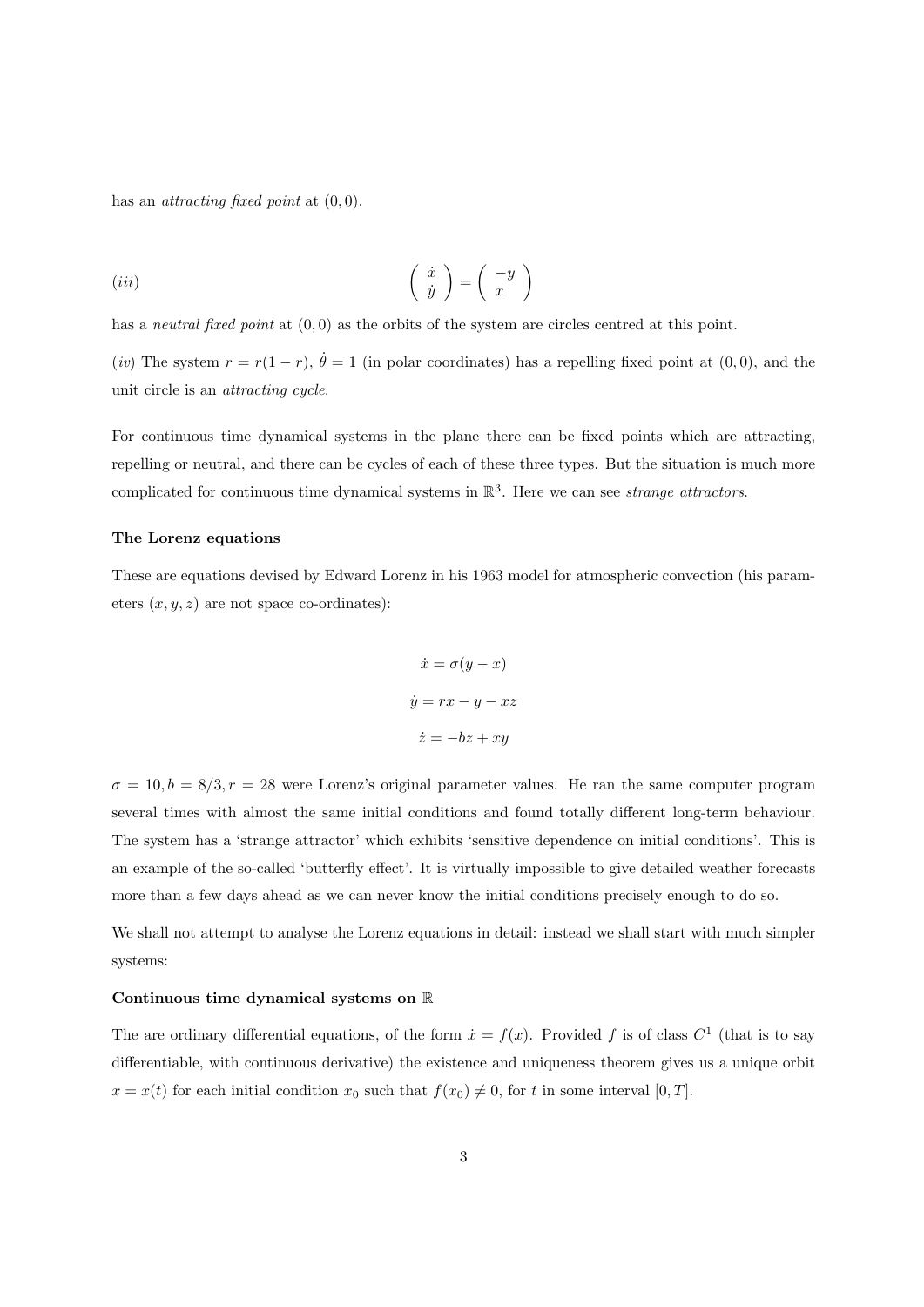# Examples

(1)  $\dot{x} = ax$  for some constant  $a > 0$ .

Examination of the phase portrait of this map shows a single repelling fixed point, at  $x = 0$ .

We can compute the analytic solution of the system:

$$
\int \frac{dx}{x} = \int a dt \quad \Rightarrow \quad \ln(x) = at + c \quad \Rightarrow \quad x = x_0 e^{at}
$$

(2)  $\dot{x} = x(1-x)$ 

Here the phase portrait exhibits a repeller at  $x = 0$  and an attractor at  $x = 1$ .

Analytic solution:

$$
\int \frac{dx}{x(1-x)} = \int dt \quad \Rightarrow \quad \int \left(\frac{1}{x} - \frac{1}{x-1}\right) dx = \int dt
$$

$$
\Rightarrow \quad \ln \frac{x}{x-1} = t + c \quad \Rightarrow \quad \frac{x}{x-1} = \frac{x_0}{x_0 - 1} e^t \quad \Rightarrow \quad x = \frac{x_0 e^t}{x_0 e^t - x_0 + 1}
$$

Note that just because a differential equation 'has a solution' does not mean that it is easy to find a formula for the solution in terms of polynomials, trigonometric functions etc - indeed there may be no such formula!

Given any particular  $f : \mathbb{R} \to \mathbb{R}$  it is easy to draw the phase portrait of the dynamical system  $\dot{x} = f(x)$ and so obtain a *qualitative* description of the behaviour of the system, even if there is no analytic formula for the system: there are fixed points where  $f(x) = 0$ , the vector field points to the right where  $f(x) > 0$ , and it points to the left where  $f(x) < 0$ .

There is not much more to say in general about continuous time dynamical systems on R, except that there are four types of fixed point (attractor, repeller, neutral 'right shunt' and neutral 'left shunt') and there are certain obvious rules about the order in which these occur along the real line because of the directions of the arrows at each type of fixed point (for example two attractors must be separated by a repeller). There can be more complicated behaviour with *discrete time* systems on  $\mathbb{R}$ .

# Definitions

A dynamical system consists of a set of states (for example points of  $\mathbb{R}$  or of  $\mathbb{R}^2$ ), together with a time evolution rule.

(i) For discrete time  $t \in \mathbb{Z}$  (or  $t \in \mathbb{N} \cup \{0\}$ ) the evolution rule is of the form  $x_{t+1} = f(x_t)$  (which we usually write  $x_{n+1} = f(x_n)$ .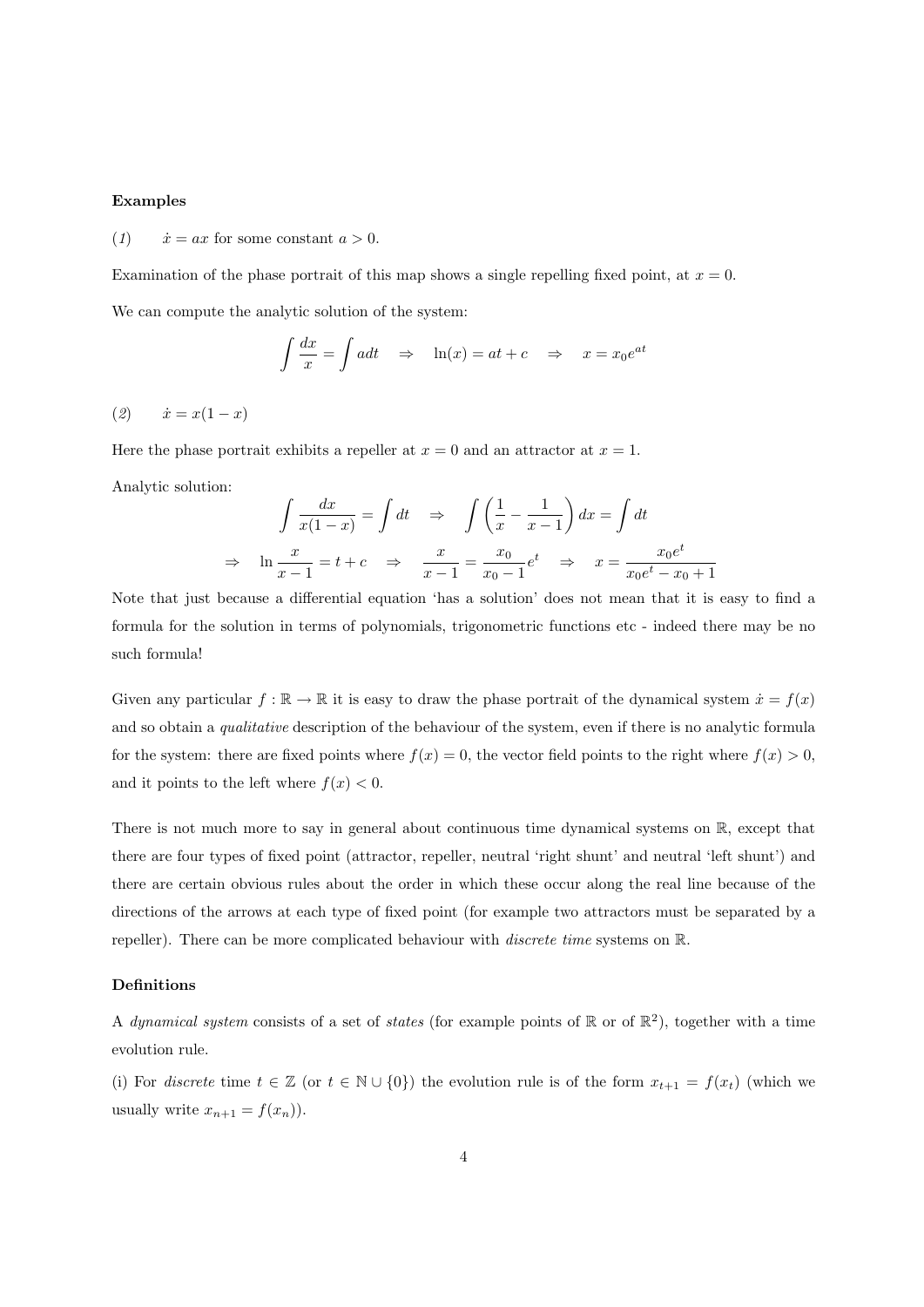(ii) For continuous time  $t \in \mathbb{R}$  (or  $t \in \mathbb{R}_{\geq 0}$ ) the evolution rule is of the form  $\dot{x} = f(x)$ .

Every continuous time dynamical system gives rise to a discrete time system by taking the 'time one map'.

## Example

$$
x=ax
$$

This has solution  $x(t) = x_0 e^{at}$ , so

$$
x(t+1) = x_0 e^{a(t+1)} = x(t)e^a
$$

Thus the 'time one' map is:

$$
x_{n+1} = e^a x_n
$$

There is another way to obtain a discrete time system from a continuous time system, called the method of Poincaré sections.

## Example

$$
\left(\begin{array}{c} \dot{r} \\ \dot{\theta} \end{array}\right) = \left(\begin{array}{c} r(1-r) \\ 1 \end{array}\right)
$$

Consider the section  $S = \mathbb{R}_{\geq 0}$  (the non-negative half of the x-axis). The first return map  $S \to S$  is the map defined by sending each  $x_0 \in S$  to the point of S where the orbit of  $x_0$  under the system first returns to S.

In this example the system has an analytic solution:

$$
r = \frac{r_0 e^t}{r_0 e^t - r_0 + 1}
$$
,  $\theta = \theta_0 + t$ 

so the first return map applied to  $x \in S$  is:

$$
x \to \frac{xe^{2\pi}}{xe^{2\pi} - x + 1}
$$

since the the initial condition is  $r_0 = x$ ,  $\theta_0 = 0$  at  $t = 0$ , and the first return to S of the orbit of  $x \in S$ occurs when  $\theta = 2\pi$ , i.e. at time  $t = 2\pi$ .

Poincaré sections take us from

continuous time dynamical systems on  $(n + 1)$ -dimensional spaces

to

discrete time dynamical systems on n-dimensional spaces